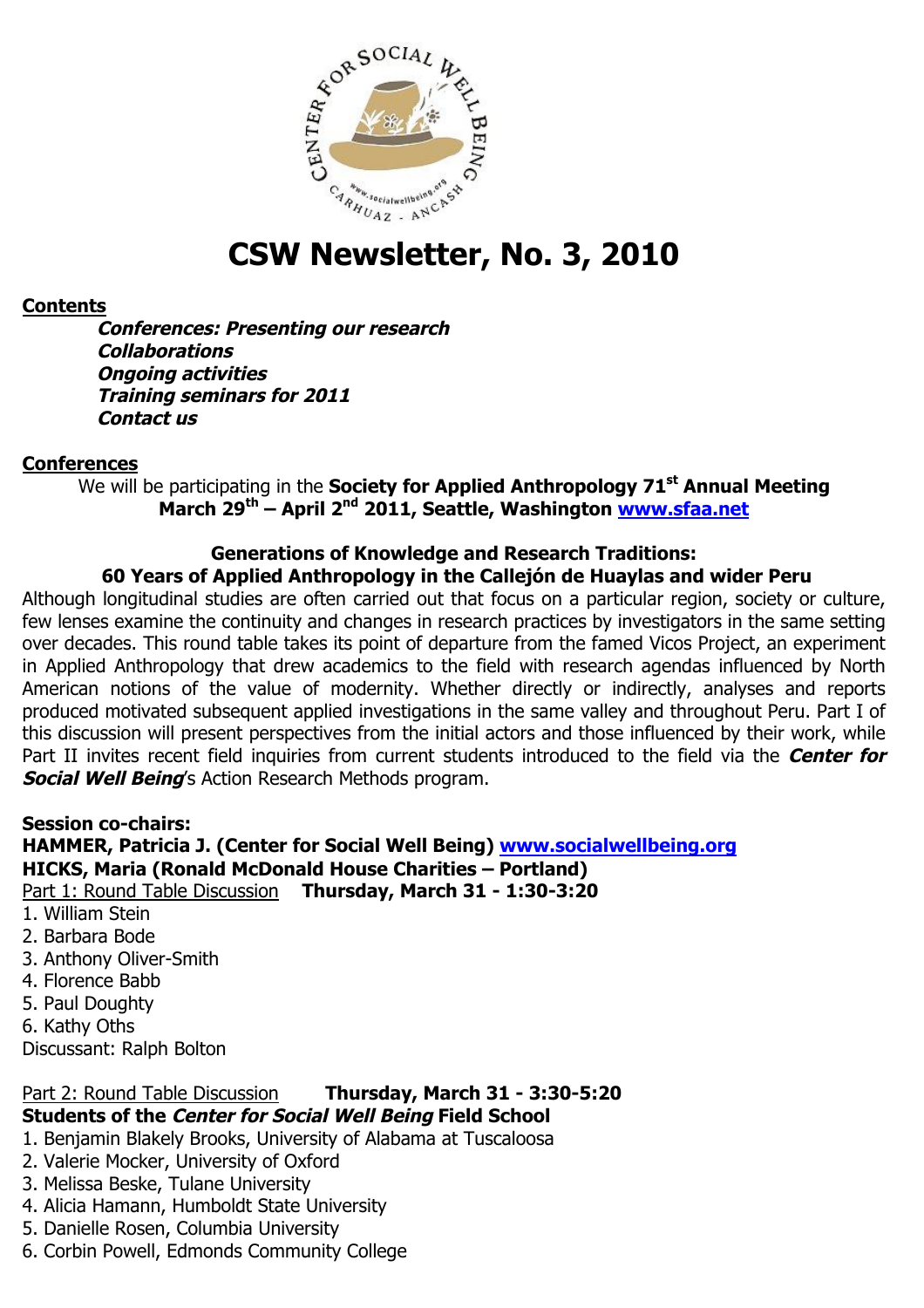## **Collaborations**

## **United Nations University**, Bonn, Germany.

In May 2010 we supported a research effort by the UNU team headed by University of Florida anthropologist **Anthony Oliver-Smith**, contracted by Oxfam, to explore issues of **Climate Change and Migration** as experienced and understood by rural community authorities throughout the Callejón de Huaylas. Participatory discussions in Quechua were held at our center, as well with youth and agricultural leaders in their highland communities to invite opinions and proposals on local responses to environmental change. Anthropologist, **Teófilo Altamirano**, of the Pontificia Universidad Católica del Perú (PUCP) accompanied the international team to examine issues of migration related to climate change.

**Florence Babb**, Professor, University of Florida

In June 2010 we welcomed **Florence Babb** with two of her doctoral students for an informal discussion with our field methodology seminar. After several decades of research elsewhere, Dr. Babb has returned to the Callejón de Huaylas to follow up on her longterm interest in changes in **agricultural women's lives in Ancash.** 

**Cynthia Ingar Huaman**, Anthropology Doctoral Candidate, PUCP.

We were fortunate to again collaborate with **Cynthia Ingar** in June 2010, who provided an orientation lecture on her research interests in the **politics of women's health**, and subsequently facilitated a participatory discussion with the women's organization of the Community of Tuyu on issues of Quechua women's perceptions and practices related to menstruation.

**Christian Noriega**, Environmental Coordinator of Nuna Ayni, civic association.

**Christian** joined us in June to share his professional experiences with the growing problems of garbage in Peru, in both rural and urban contexts. He guided our student research team to the local dump for onsite examination of reception, recycling and management of solid waste. Christian planned and implemented several activities at primary schools in the communities of Cajamarquilla and Tuyu with local children to teach, raise awareness and motivate conscientious actions with regard to caring for the **community environment**.

- **Gabriela Valenzuela**, Visual Anthropologist and Photographer, Grad. Student, PUCP. **Gabriela** guides an essential component of our program that consists of an initial workshop she designs and implements to sensitize arriving students to their own preconceptions of the role of **photography in fieldwork**. Both in the field and via internet she provides support in the collective endeavor of research teams to create visual expressions of their cultural experiences and interpretations of social phenomena.
- **Rowenn Kalman**, Anthropology Doctoral Candidate, Michigan State University, Lansing. We are pleased to continually collaborate with **Rowenn Kalman**, now in Peru on a Fulbright grant for dissertation field research on **Political Ecology**, who provided updates on her investigation progress with our June, July and August field methods seminars. She accompanied our agrobiodiversity team to the high puna of the Quebrada Honda for a native potato harvest, with specialist Fausta Colonia of Vicos.
- **Mattias Borg Rasmussen**, Anthropology Doctoral Candidate, University of Copenhagen With a focus on **Climate Change and water** use in the Andes, **Mattias Borg**, shared his initial research advances in Recuay with our August seminar. He is part of a larger Danish project known as: www.waterworlds.ku.dk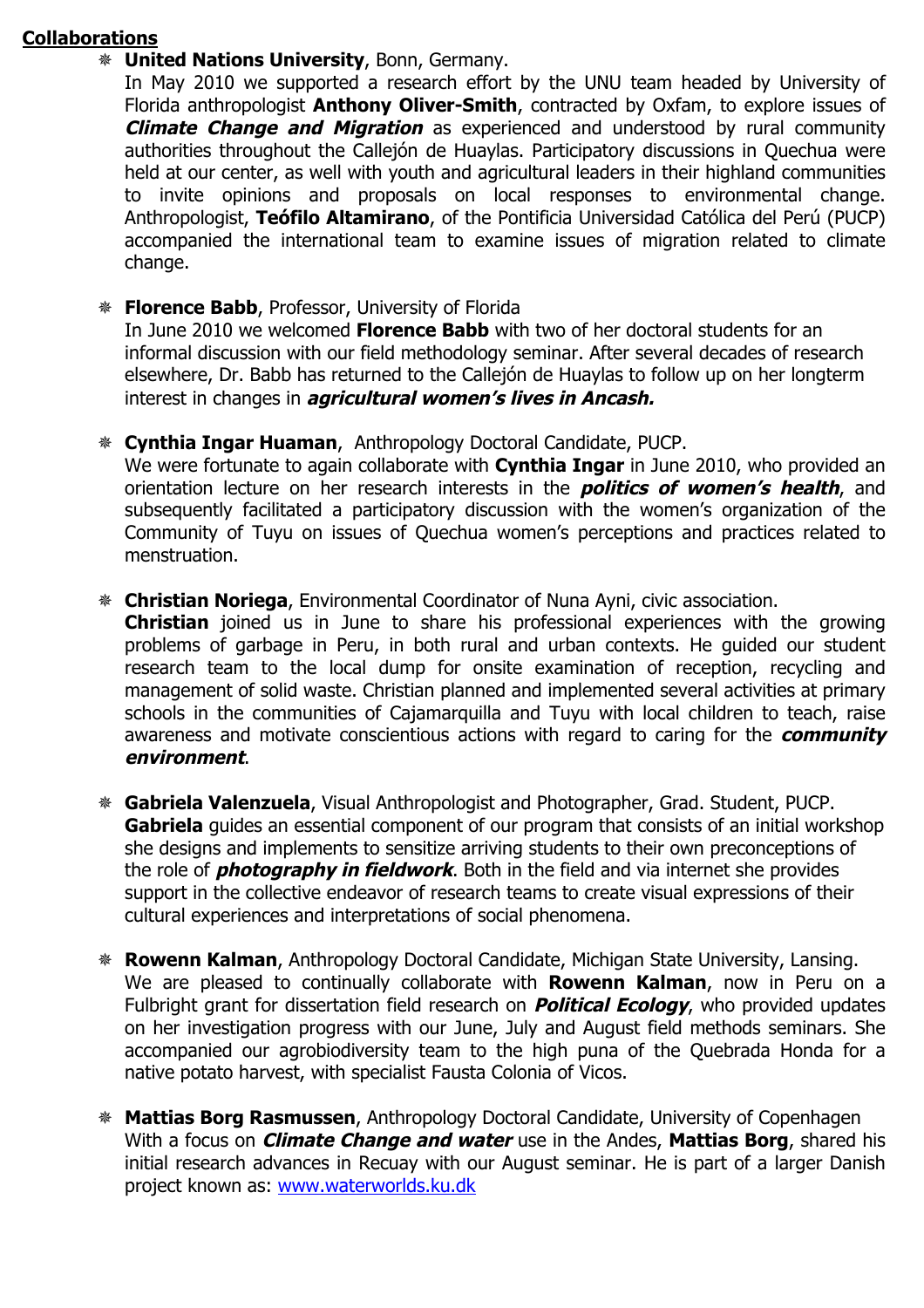### **Ongoing Activities**

#### Biodiversity

#### **High mountain agrobiodiversity**

With the communities that many of our students have visited, we are continuing to support, and in some cases reintroduce, high altitude crops. We support a program of intercambio de las quebradas, coordinating meetings to share traditional knowledge, practices and experiences among comuneros in the Quebrada Honda (Copa y Vicos), Quebrada Ulta (Catay) and Shonquil (Pariacaca y Hualcan).

#### **Medicinal plants**

Continuing our work with herbalists, Francisco Chauca, Aurelio Cadillo, Juana Poqoy and others, we are renewing efforts to encourage communities to value and protect native medicinal plants, particularly those in delicate environments and at extreme altitudes. This focus includes the support of *biohuertas* for the domestication ex-situ of plants with therapeutic components.

#### Education

#### **La escuela saludable**

With the one-room schoolhouse of Cajamarquilla and the school of Tuyu, on the outskirts of Marcará, we are coordinating a students teach students ecology program. Tuyu's pilot ecology program has successfully oriented students to issues of the proper management of garbage (what **is** and **is not** biodegradable), which has had an impact on the local environment, household practices and community values. We are aiding an expansion of this combined health and education program in nearby Yungay and Mancos at the preschool level. We have developed and are implementing a Community Participatory Sistematization instrument, aimed to build capacity among parents, educators and children to analyze and value their own experiences with regard to building skills and knowledge.

#### **Training bilingual educators**

All of our Quechua teachers are members of the *Quechua Academy of Ancash* and professors in the Bilingual Intercultural Education Program. We provide training and materials for the teaching of Quechua language and culture at primary, secondary and university levels. Currently, we are coordinating with several of the foremost Quechua linguists (of Huaylas and Huamalies Quechua) to aid in designing concentrated workshops for developing teaching skills and regionally appropriate materials.

#### Ecology

#### **Appropriate practices**

We continually receive visits from communities and district committees interested in organic farming and gardening, native tree planting and solar energy for cooking, baking, hot water and electricity. Many community commissions, along with the Ministry of Health and Agriculture are seeking to include alternative options in their district plans.

#### **Organic sewer system**

Our field coordinator, Pocha Barreto, continues to supervise the planning and implementation of her designed and developed organic sewer system in several communities and schoolhouses throughout the valley. The success of the noncontaminating system in highland villages, such as Copa Grande, has proved the utility of the simple, organic system and inspired youth, women and authorities to visit our center for examples and guidance in developing their own system that contributes to land fertility, rather than creating pollution.